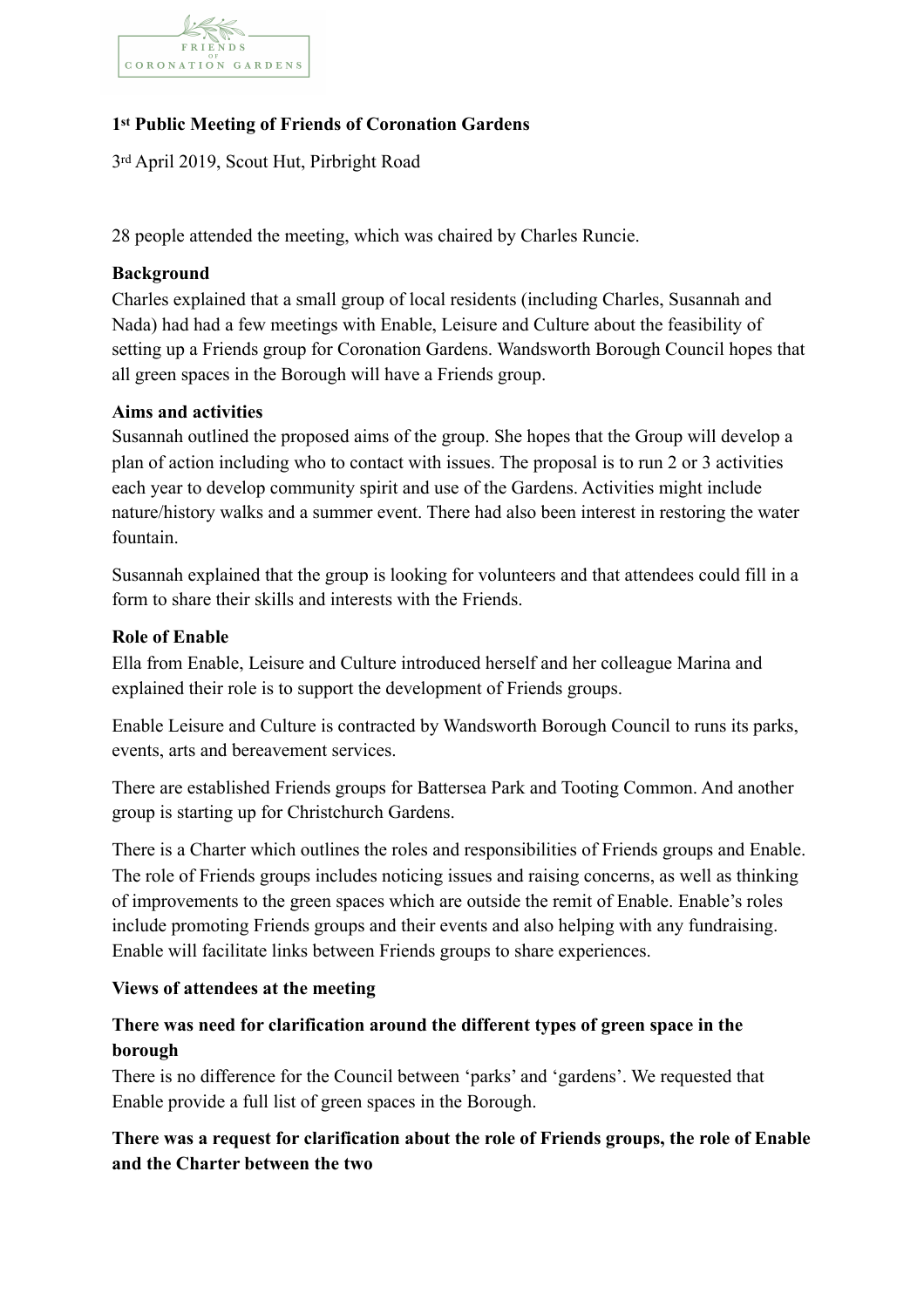Other boroughs also have Friends groups for green spaces. The Charter is a new document and can be given to anyone who requests it.

# **There were strong feelings and concerns about basic problems in the Gardens, including litter, dog mess, vandalism and antisocial behaviour.**

Many people found that these issues stopped them for enjoying the Gardens. Many of these issues are more widespread in Southfields (for example dog mess in the alley beside Sheringdale School).

Anti-social behaviour is a real issue. Especially for people who live close to the Pirbright Road gate, who feel intimidated by groups of young men hanging around taking drugs.

There is an immediate need to define and list the concerns. A 'walk through' the gardens to list possible changes to improve standards was suggested.

## *Some ideas for solutions:*

- More and better bins, including recycling bins.
- Increasing pride in and use of the Gardens.
- Trying to encourage people to clean up after their dogs.
- Using 'leverage' because the Gardens is used by and surrounded by schools and nurseries to get funding or things changed.
- Cutting down hedges to make the Gardens more open.
- Asking Enable for a management plan for the Gardens (eg thinking about how and when hedges are cut down).
- More lighting.
- Closing the gates at night (this doesn't happen because of resources issues at the Council).
- Highlighting the 'dog free' area. There is a dog free area, but it is not signposted. There was no money for railings.
- Logging times when there are concerns and reporting to Parks Police (or Met Police).
- CCTV (Wandsworth Council had a mobile unit that has been used in the past, but it is in great demand).
- Removal of the cover seat.

# **Funding of the Friends Group**

Cllr Guy Humphries said that they were elected on a pledge to improve Coronation Gardens and that he would back the Friend group in any way he could. He highlighted that there are various pots of money which we could access.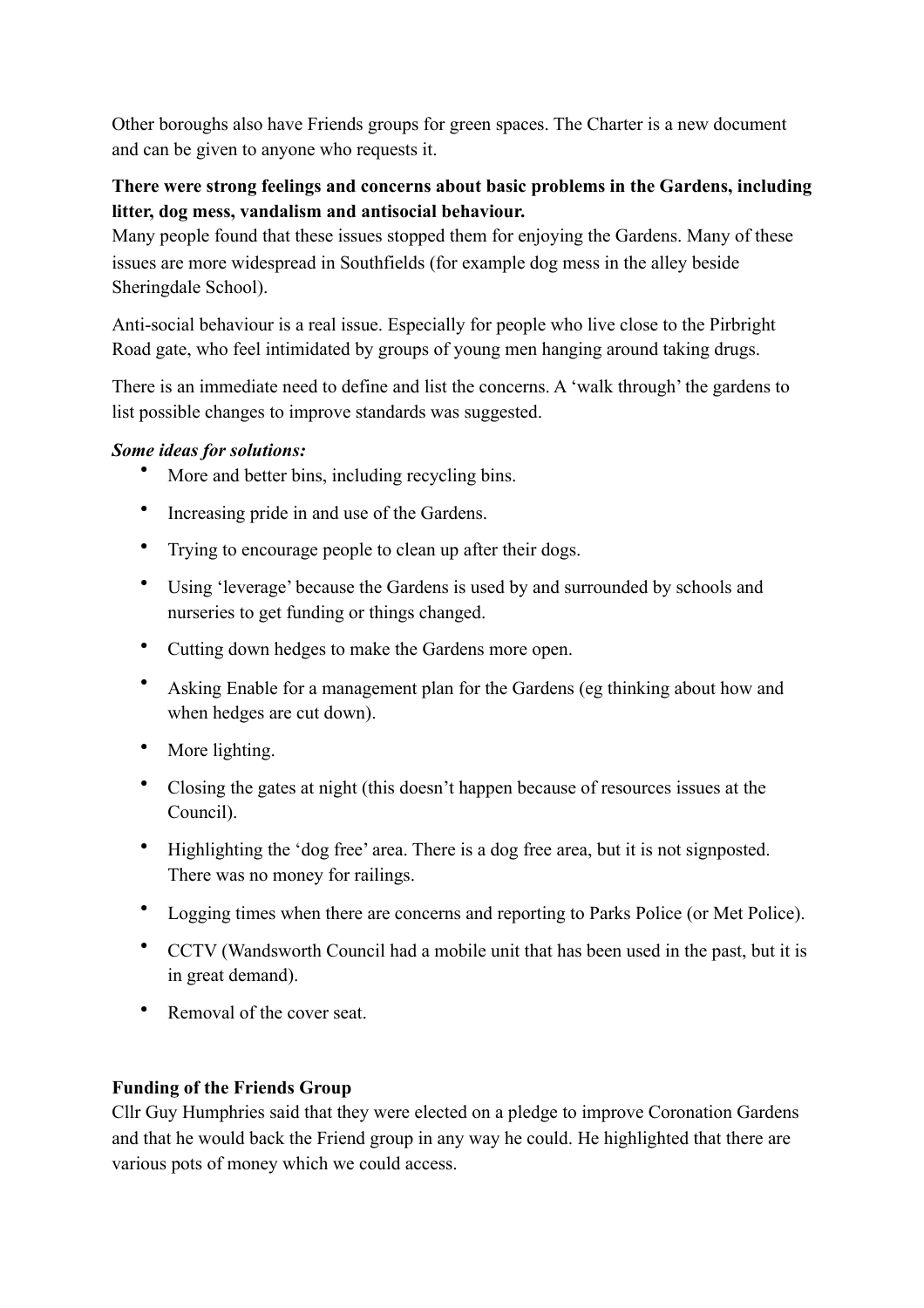Charles explained that we are planning to apply to the Wandsworth Grant Fund at the Council for £1000 to run the Friends group and run three activities in 2020.

There was a suggestion that a membership fee could be charged. Someone suggested £5 a year.

#### **The Gardens now**

We discussed the concrete area. It was explained that this area used to have greenhouses. The Friends group can investigate different ideas.

Local schools and nurseries do use the Gardens. For example for the Mile-a-day initiative.

The by-laws have recently been changed. Although there are signs saying 'no organised games' this is no longer the case. The Friend group can clarify and publicise.

There is a dog-free area, but it is not clear where it is.

#### **Future events in the Gardens**

There was support for plans to organise a small series of events to encourage people to use the Gardens.

The idea of a summer event celebrating the Gardens was well received. It was pointed out that some years ago there was a Southfields Festival (in Summer and Autumn).

There was a suggestion that Enable facilitate the development of a 'Gardens trail' across the borough in collaboration with other Friends groups.

## **Adoption of aims and Election of committee**

The aims of the Friends of Coronation Gardens were agreed without a vote.

The following committee members were appointed:

- $\triangleright$  Charles Runcie (Pirbright Road) Chair
- $\geq$  Susannah Perry-Greene (Standen Road) Vice chair
- $\geq$  Daniel Lund (Pirbright Road) Treasurer
- $\triangleright$  Nada Savitch (Standen Road) Secretary
- $\geq$  Jo Dainow (Standen Road) Committee member
- $\geq$  Toby Dean (Pirbright Road) Committee member
- $\geq$  Lesley Ewels (Wimbledon Park Road) Committee member